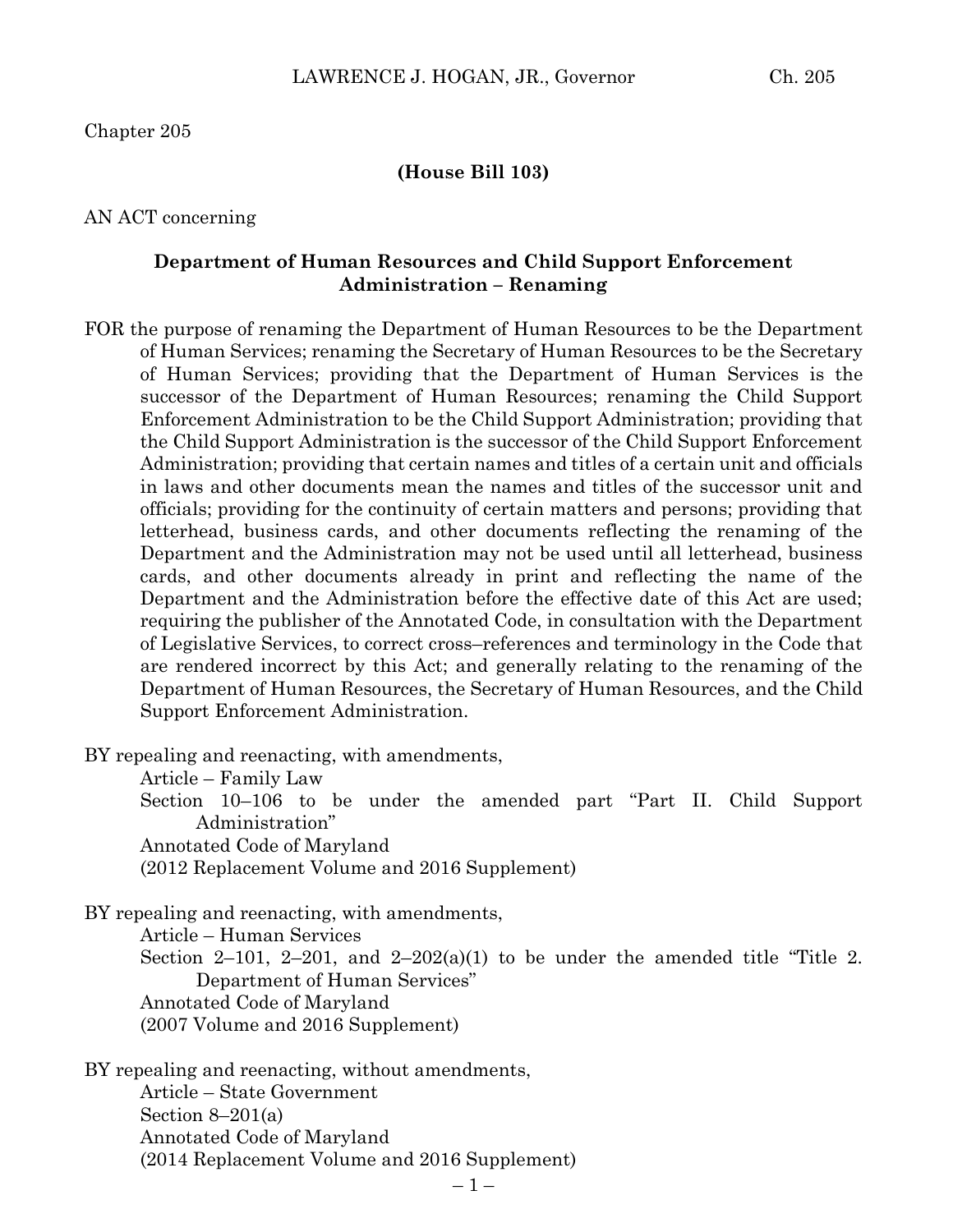BY repealing and reenacting, with amendments, Article – State Government Section 8–201(b)(10) Annotated Code of Maryland (2014 Replacement Volume and 2016 Supplement)

SECTION 1. BE IT ENACTED BY THE GENERAL ASSEMBLY OF MARYLAND, That the Laws of Maryland read as follows:

## **Article – Family Law**

Part II. Child Support **[**Enforcement**]** Administration.

10–106.

There is a Child Support **[**Enforcement**]** Administration in the Department of Human **[**Resources**] SERVICES**.

# **Article – Human Services**

Title 2. Department of Human **[**Resources**] SERVICES**.

2–101.

(a) In this title the following words have the meanings indicated.

(b) "Department" means the Department of Human **[**Resources**] SERVICES**.

(c) "Secretary" means the Secretary of Human **[**Resources**] SERVICES**.

 $2 - 201.$ 

There is a Department of Human **[**Resources**] SERVICES** established as a principal department of the State government.

2–202.

(a) (1) With the advice and consent of the Senate, the Governor shall appoint the Secretary of Human **[**Resources**] SERVICES**.

## **Article – State Government**

8–201.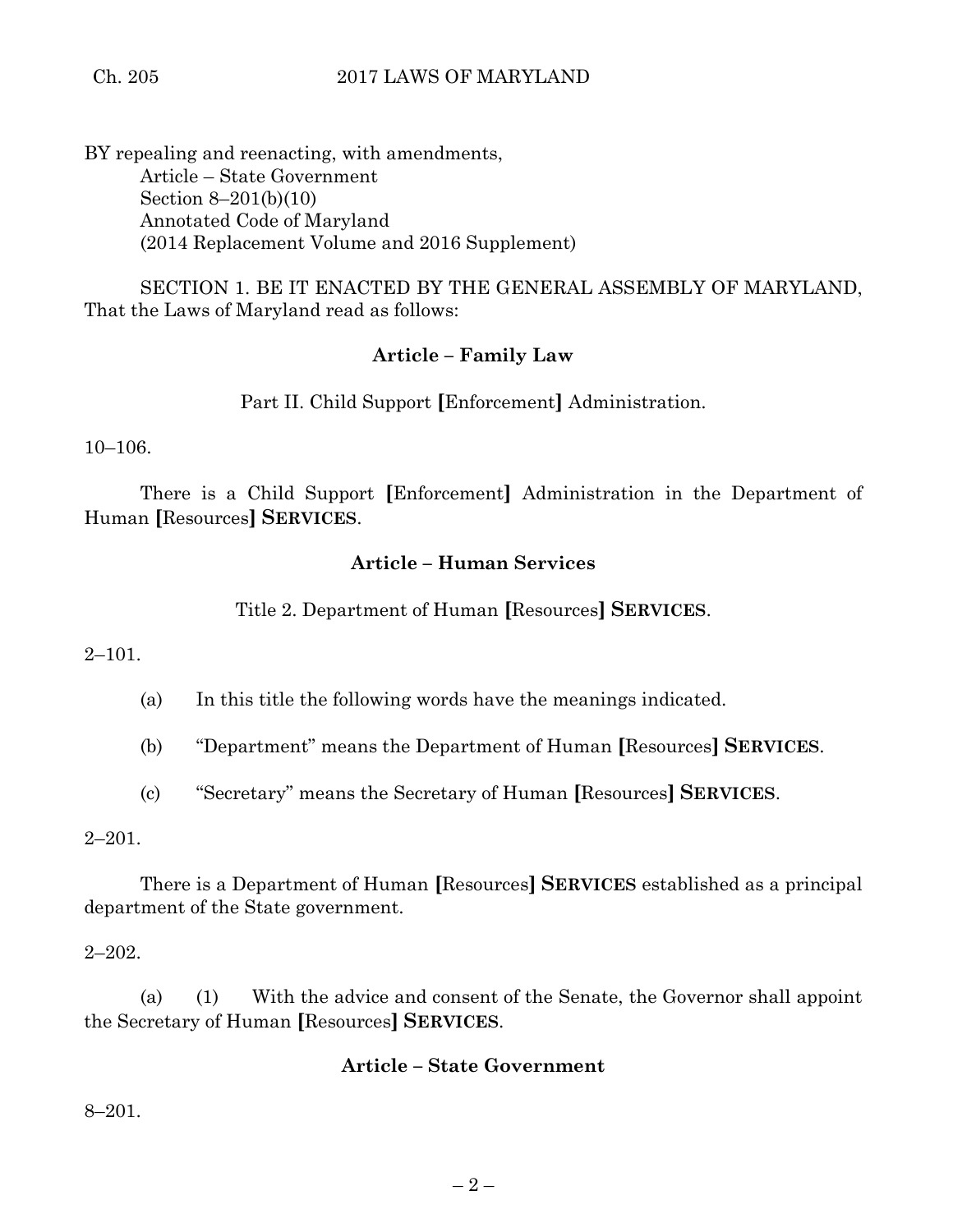(a) The Executive Branch of the State government shall have not more than 21 principal departments, each of which shall embrace a broad, functional area of that Branch.

(b) The principal departments of the Executive Branch of the State government are:

(10) Human **[**Resources**] SERVICES**;

SECTION 2. AND BE IT FURTHER ENACTED, That, as provided in this Act:

(a) (1) The Department of Human Services is the successor of the Department of Human Resources.

(2) The Child Support Administration is the successor of the Child Support Enforcement Administration.

(b) In every law, executive order, rule, regulation, policy, or document created by an official, an employee, or a unit of this State, the names and titles of those agencies and officials mean the names and titles of the successor agency or official.

SECTION 3. AND BE IT FURTHER ENACTED, That nothing in this Act affects the term of office of an appointed or elected member of any commission, office, department, agency, or other unit. An individual who is a member of a unit on the effective date of this Act shall remain for the balance of the term to which appointed or elected, unless the member sooner dies, resigns, or is removed under provisions of law.

SECTION 4. AND BE IT FURTHER ENACTED, That any transaction or employment status affected by or flowing from any change of nomenclature or any statute amended by this Act and validly entered into or existing before the effective date of this Act and every right, duty, or interest flowing from a statute amended by this Act remains valid after the effective date of this Act and may be terminated, completed, consummated, or enforced as required or allowed by any statute amended by this Act as though the amendment had not occurred. If a change in nomenclature involves a change in name or designation of any State unit, the successor unit shall be considered in all respects as having the powers and obligations granted the former unit.

SECTION 5. AND BE IT FURTHER ENACTED, That:

(1) the continuity of every commission, office, department, agency, or other unit is retained; and

(2) the personnel, records, files, furniture, fixtures, and other properties and all appropriations, credits, assets, liabilities, and obligations of each retained unit are continued as the personnel, records, files, furniture, fixtures, properties, appropriations, credits, assets, liabilities, and obligations of the unit under the laws enacted by this Act.